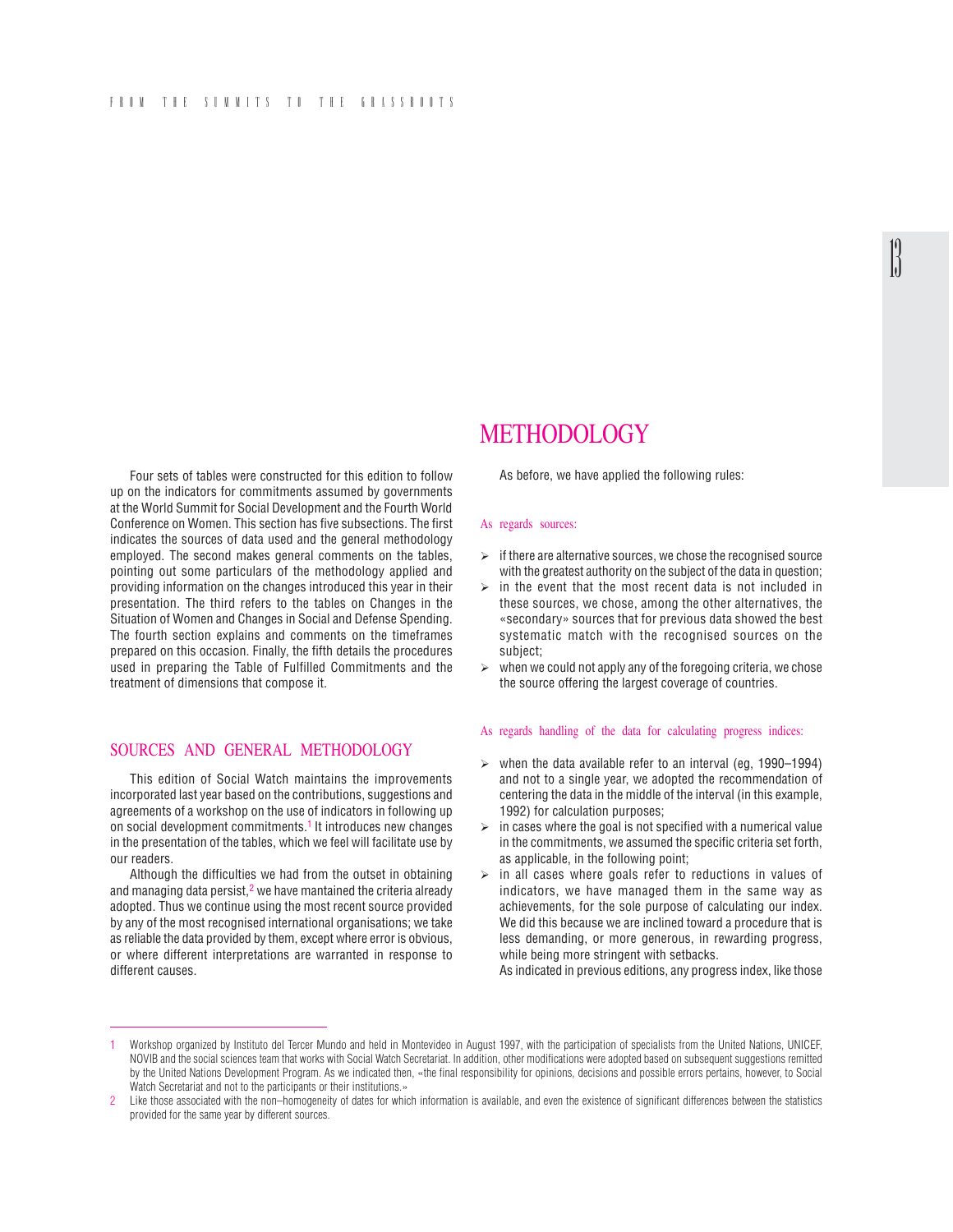appearing here, implies adopting a standard –that acts as a «must»– based on measurable progress. We pointed out that each of the specific indicators can evolve in different ways. We recognised that these benchmark evolutions should be provided either by specialised entities, or, in the absence thereof, inferred based on some previous research, like an analysis of time series, for example. We recognised, consequently, that while it was desirable to offer exhaustive and rigorous treatment, for the majority of the indicators associated with the commitments this was not available.

14

Moreover, given that, in many cases, we also lack the number of observations required to generate more accurate evolutive models, our option, irremediably, was to find a simple and understandable way to assess progress toward achievement of the goals. Thus we chose to «impose» on the indicators a simple, uniform, relatively undemanding, benchmark model for assessing changes over time or making comparisons of evolutions between countries. Under such conditions, as we have always said, the conclusions deriving from the methodology adopted here do not seek to be, and cannot be, interpreted as exhaustive or categorical assessments. They are instead an approximation or indicative guide. Our progress index thus qualifies the value observed for the variable as «ahead», «on» or «behind» schedule, with regard to the expected value according to the evolutive option adopted.

For following up on commitments we maintained this basic procedure, which provided us with an index of fulfilment that reflects the degree to which countries have progressed toward achieving proposed goals. **A change this year is that instead of publishing a column in the tables indicating our progress index, we have rescaled progress indices by tranches (we converted the indices to a reference scale from 1 to 5) and represented them in the tables in a column titled «Progress and regressions». This change is in keeping with our concern to simplify reading and eliminate the false precision suggested by a numerical progress index, by means of a set of icons that reflect transformation**.

Rescaling was done by translating those numerical values into categories which, according to the progress index, suggested:

- 1. major regressions, indicated by the icon associated with «Significantly going backwards»;
- 2. minor setbacks, whose negative magnitude is equivalent to the progress they should have made, indicated on the tables by the icon associated with «some regression»;
- 3. no significant changes, indicated by the icon associated with «standing still»;
- 4. progress, but not sufficiently rapid to reach the goals by the agreed dates, indicated by the icon associated with «progressing but not enough»;
- 5. progress leading to fulfilment of the goal or at a pace that will allow it to be fulfilled on time, indicated by the icon associated with «rapidly progressing or goals already achieved».

Additionally, using icons in the column «Progress and Regressions», countries that met their goal by 1990 are ranked into three subgroups: goal achieved in 1990; countries that achieved



their goal in 1990 and are making progress; countries that achieved their goal in 1990 but show backsliding.

We also maintained the criterion of noting on the tables the value the indicators should have in 1998, or the «suggested value», so that when more recent information is available, it will be feasible, using the methodological assumptions employed, for those interested in following up on the indicator in question, to make their own comparisons and assess whether progress is being made at a pace that will make it possible to achieve the goal by the year 2000.

#### THE «EQUITY DIAMOND»

The national reports are accompanied by a figure that presents the situation regarding four indicators: infant mortality, literacy, Gini Index, and Gender Development Index (GDI) of the UNDP. The figure makes it possible to compare a rhombus or diamond based on the respective average data of the countries in a region (or in an economic group) with another figure based on the indicators of the country in question. On each axis, if the country's value is further from the centre than the value for the region or group, this indicates a situation better than the average of the neighbouring countries (or those in the same economic group); if it is closer, the opposite is indicated. In synthesis, the larger the country's own diamond, the better the situation measured in terms of these four indicators.

#### COMMITMENTS AND FOLLOW–UP

The report presents 16 charts that illustrate the evolution of countries with respect to the commitments assumed by governments at the WSSD and the FWCW. Social Watch chose 13 commitments as the most relevant among those that can be measured quantitatively. Although it has not been possible to follow up on the thirteenth –«improving the availability of economical and appropriate housing for all, in accordance with the World Housing Strategy for the year 2000»– because appropriate indicators were not available for a sufficient number of countries, in the other cases we have chosen one or more indicators that illustrate the commitment. The pertinence of the indicator chosen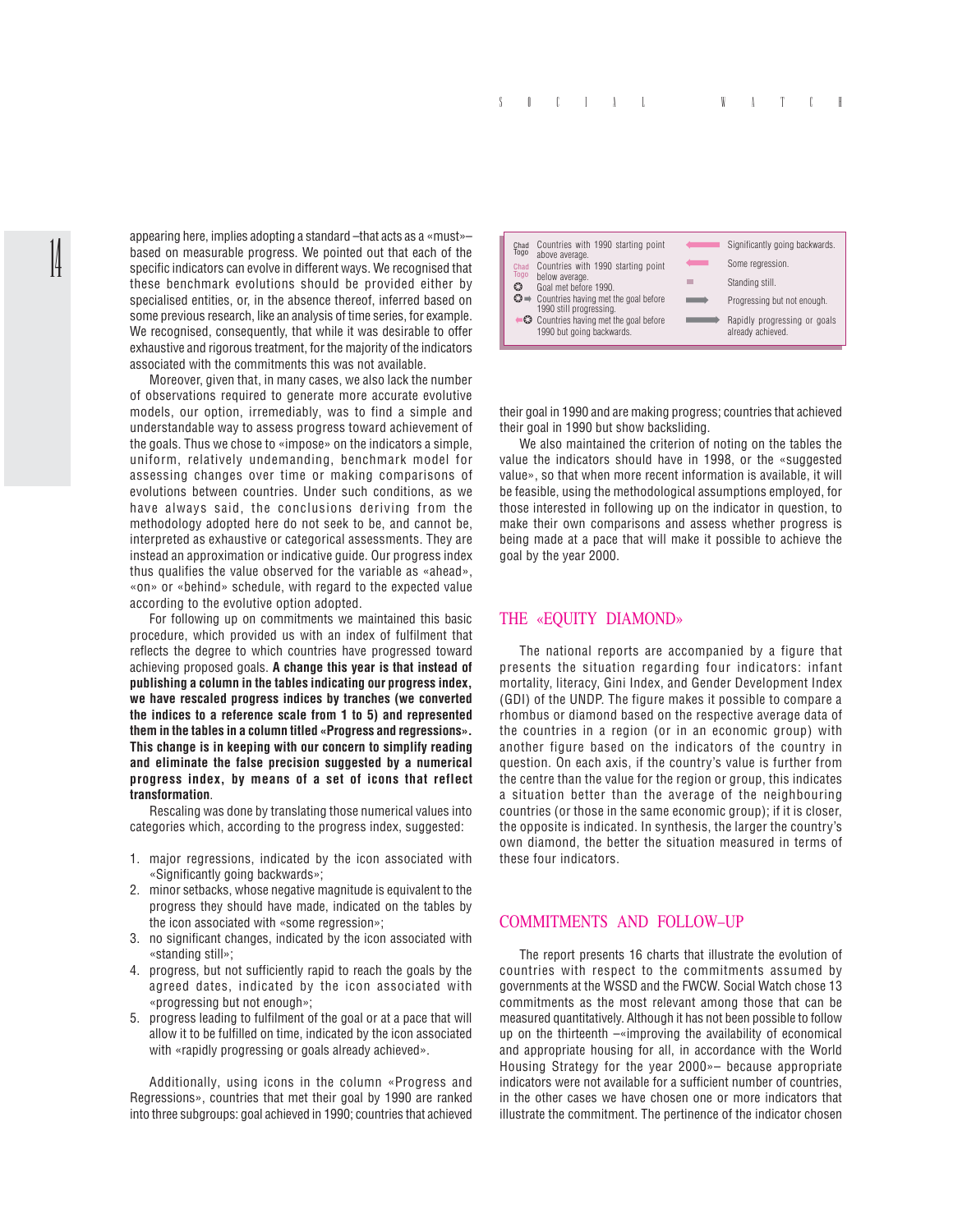varies in each case. We chose those indicators most in line with the dimensions we were seeking to measure that were available for a sufficient number of countries.<sup>3</sup> A table was updated for each commitment, showing the value of the indicator(s) for the year 1990 (or the closest one possible, if information is not available for that date), the value of the last year available, the value that should be reached by the year 1998 in order to achieve the goal, and the goal to be reached by the year 2000. For commitments referring to goals subsequent to the year 2000, we composed the series of values due for that lapse of time and assumed the value generated as the 2000 goal, so as to adjust all the runs to one decade.

In the case of commitments with goals not associated with concrete figures, we took those from other summits where relevant.4 If reference was to universal access, the goal was assumed to be access by 100% of the population in question.

#### CHANGES IN THE SITUATION OF WOMEN AND IN SOCIAL AND DEFENSE SPENDING

Two tables are provided regarding changes between 1990 and 1995–96 in the Situation of Women and in Social and Defense Spending. The first table is based on three indicators: women's life expectancy, women's literacy, and girl's net enrollment in primary school. The second is based on spending for health, education and defense as percentages of the Gross Domestic Product (GDP).

For the table on women, indicators were treated the same as in the commitment tables, but based on gender data. This table has three columns whose significance is analogous to those for «Progress and Regressions» on tables for commitments 2, 11 and 1b, but instead of the icons used there, we opted to present the categories rescaled by colours.

In the table on Changes in Social and Defense Spending, we chose to qualify the changes observed based on mean behaviour of the group of countries for each of the three indicators. Thus the rankings shown there are:

- ¾ **Health**: reductions in spending equal to or greater than a percentage point of product are ranked as a «significantly going backwards»; reductions of up to 1% are considered «some regression»; those that did not change or changed a tenth of a percent are ranked as «standing still»; «some improvement» corresponds to increased spending on health by up to 1%; and finally, «significant progress» covers increased spending by 1% or more;
- ¾ **Education**: spending cuts greater than or equal to 0.4% are ranked as «significantly going backwards»; cuts of lower

magnitude are considered «some regression»; those where this relative datum did not change or increased up to 0.2% are considered «standing still»; increases up to 0.3–0.5% are considered «progressing» and, finally, increases exceeding one–half of one percentage point are considered «significantly progressing»;

**Defense**: those increasing military spending by more than one–half of one percentage point are ranked as «significantly going backwards»; increased spending by 0.3% or less is considered as «some regression»; those with no relative change or a reduction of up to 0.3% are ranked as «standing still»; those cutting spending by 0.4% to 0.5% are considered to show «some progress»; and finally those cutting spending by 0.6% or more are considered to have made «significant progress».

# TIME IS LIFE

As has been the tradition in our reports, we provide a chronometer for progress made towards fulfilment of commitments. This year we have chosen to present three chronometers that correspond to adult literacy, reduction of infant mortality under five years of age, and girls' net enrollment in primary school. The corresponding goals are: reduction of the adult illiteracy rate to half the 1990 rate; reduction of the infant mortality rate under five years of age by one–third of the 1990 level or to 70 per thousand live births if this figure is lower; provision of universal access to basic education for school–age children. In the latter case, the goal is assumed to be 100% of net enrollment of girls in primary school.

The procedure applied is the same as in previous years: progress indices are calculated and they are transformed into years according to the progress reflected for the 1990–2000 tranche. In the pertinent graphs, the countries located in 1995 according to the chronometers for literacy and net girls' primary school enrollment are those that are on time for achieving the goal and, if they continue at their current pace, will reach the goal by the deadline. The ranking is analogous for those located in 1996 per the chronometer for infant mortality under five years of age.

Countries that have performed best or are ahead of the rate required are positioned between 1996 and 2000, in the case of the first two chronometers, and between 1997 and 2000 for the third.

Those that have made progress but not at the expected pace, and hence will need to make additional efforts to reach their goals by the end of the millennium, are located between 1991 and 1994

Those indicators and the respective tables continue to be the same as in the previous edition.

<sup>4</sup> As in the case of achieving food security, where goals were adopted based on proposals by the World Food Conference, in 1996.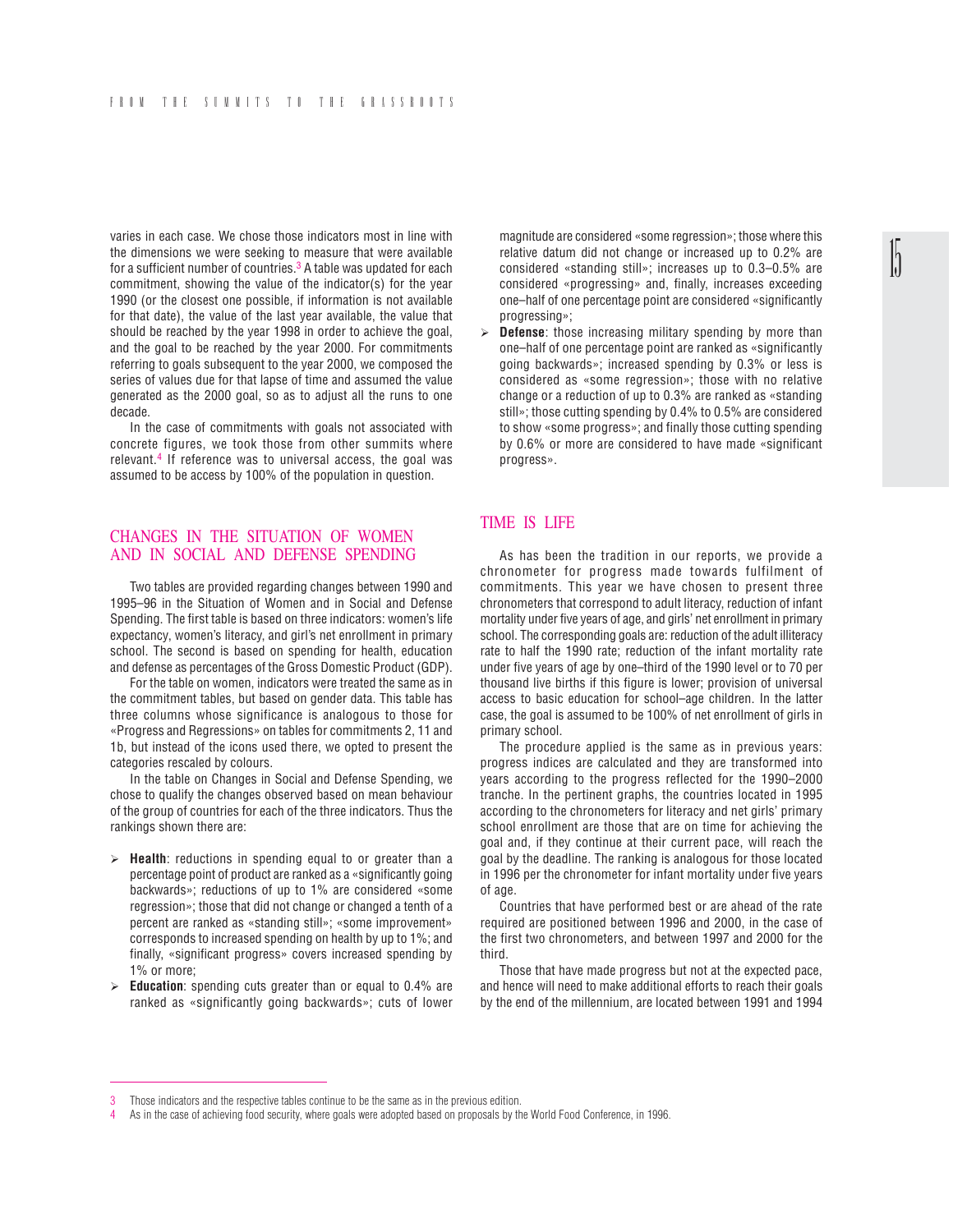for the first two chronometers, and between 1991 and 1994 for the third.

Countries that at the date of the latest data available show the same rate as in 1990 are positioned at 1990, since they have not made progress.

 $\parallel$ 

Countries grouped at dates prior to 1990 have had regressions.

Finally, countries set at or to the right of 2000 are those that have fulfilled their goal in advance or had already achieved it in the year 1990.

### CHART OF FULFILLED COMMITMENTS

In this edition of Social Watch, we once again publish the table indicating progress toward the goals. This year, we have extended the dimension on political will. The latter, which previously only included one indicator regarding Official Development Aid (ODA), now includes two more indicators: Reduction of Military Spending and Anti–Poverty Plans. We would have liked to include quantitative indicators on poverty and inequality, but the paucity of information for recent periods provided by international organisations prevented this.

To construct the Chart of Fulfilled Commitments we performed the following steps:

- I. We took the numerical values of the progress indices appearing in the columns «Progress and regressions» of the different commitment tables: C1a – percentage of children reaching 5th grade; C1b – primary school enrollment ratio (net); C2 – life expectancy; C3a – infant mortality rate (per 1,000 born live); C3b – under–five mortality rate; C5 – daily calorie supply; C6 – percentage of under–five children suffering from severe and moderate malnutrition; C7 percentage of population with access to health care ; C8a – pregnancies attended for every 1,000 live births; C8b – percentage of births attended; C10 – percentage of children under one year fully immunized; C11 – literacy rate; C12a – percentage of population with access to sanitation; C12b – percentage of population with access to safe water. Certain commitment tables were omitted because data was not available to calculate progress and regressions.
- II. The indicators where grouped as follows: C1a, C1b and C11 in the column titled Literacy and Basic **Education** C3a, C3b and C10 in the column titled Child Health C5 and C6 in the column titled Food Security and Child Nutrition C8a and C8b in the column titled Reproductive Health C2 and C7 in the column titled Health C12a and C12b in column titled Access to Safe Water and **Sanitation**
- III. The Chart of Fulfilled Commitments expresses in different colours the average value of the indicators chosen. These values

#### correspond to:

- 1. Significant regression
- 2. Regression
- 3. Standing still
- 4. Progressing but not enough
- 5. Progress at a good pace or goal achieved

«Progress at a good pace or goal achieved» applies to countries that had reached the goal in 1990, those that reached it subsequently, and those that, if they keep up their current pace, will reach the goal on time or early.

«Progressing but not enough» applies to countries whose index is positive but less than required to meet the goal on time.

«Standing still» applies to countries that have not shown changes in the indicator (or have shown quantitatively insignificant changes).

«Regression» applies to countries with a drop in the index up to the negative value equivalent, in absolute terms, to the value of the progress they should have made. Those who fell behind even further are put in the category of «Significant regression».

Countries showing data on the commitment tables for less than four of the aforesaid indicators were excluded from this table.

- IV. For Military Spending, we assigned the same values on a scale from 1 to 5, mentioned above, as follows: 1 – those increasing defense spending by one–half a percentage point or more; 2  $-$  those increasing spending by less than 0.5%; 3 – those with no change;  $4$  – those cutting spending up to one percentage point; and  $5 -$  those cutting spending by more than 1%.
- V. As regards the commitment of developed countries to allocate 0.7% of their gross product to Official Development Aid (ODA), since there is no plan established for fulfilment of this goal, progress or setbacks were assessed based on the variations from 1996 to 1997. This time we considered the commitment of 0.7% together with the change in real terms in this aid, giving a 5 to those allocating 0.7%, 4 to those meeting the percentage but reducing aid in real terms, 3 to countries that, while not meeting 0.7%, increased aid both in relative and real terms (we include here those OECD countries not belonging to ODA), 2 to those reducing aid in percentage terms, but increasing it in real terms, and finally 1 to those decreasing aid in both aspects.
- VI. As regards Anti–Poverty Plans, we gave a 5 only to those that are implementing a plan. To countries with a plan being designed or prepared, and to those who do not have a plan but claim to address anti–poverty objectives within their government policies as a whole, no value was assigned but they are mentioned on the table.
- VII.On the basis of these nine columns we obtained a simple average of the indices available for each country, which made it possible to group countries in a similar situation. The final ranking was achieved by changing the individual positions within each group by applying the following criteria: